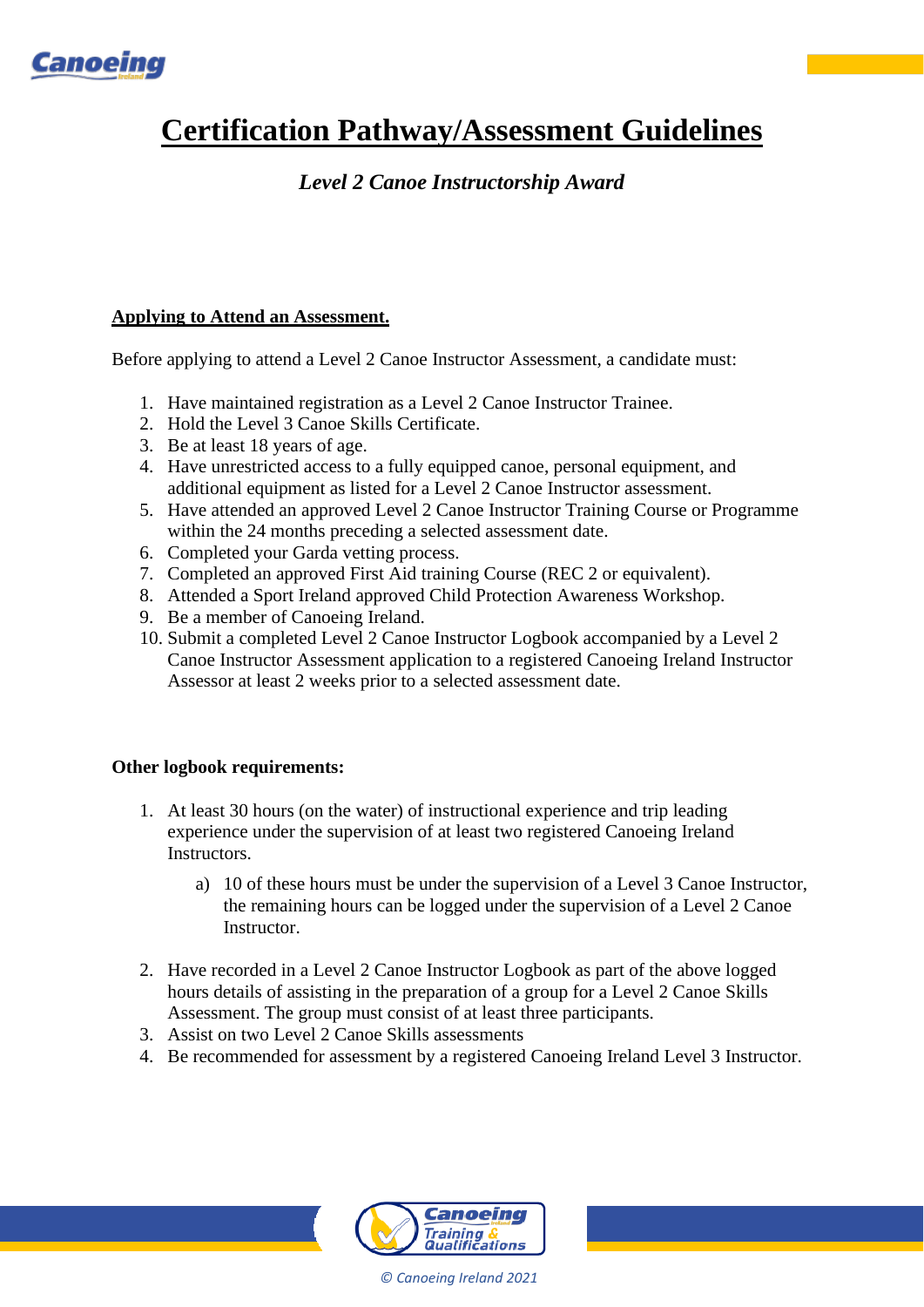

#### **Format of the Assessment**

- 1. During a Level 2 Canoe Instructor Assessment, candidates must satisfy an assessor that they are competent bring a group on a journey and to instruct on water of Grade I difficulty. As well as teaching and personal canoeing ability, candidates must also demonstrate that they are mature and responsible to manage a group.
- 2. During assessment, a candidate's personal canoeing skills and First Aid may be assessed. It would be expected that a candidate would have maintained a skills level equivalent to that of the Level 3 Canoe Skills Award and where possible improved on this.

### **A candidate will be expected to:**

- 1. Draw up a lesson plan lasting up to three hours and to organise an instructional session for a novice/basic level group on flat water.
- 2. Plan and take the group on a significant journey of at least 2km.
- 3. Teach any stroke, technique, or rescue applicable to flat water as outlined in the Level 2 Canoe Skills Award. Also teach any Knots on Level 2 Canoe Skills Award.
- 4. Prepare a self-appraisal of the water session.
- 5. Demonstrate all techniques and skills as required by the Level 3 Canoe Skills Award, if requested to do so.
- 6. Demonstrate an ability to carry out the following rescues efficiently and effectively: self-rescue, X Rescue, Assisted X-Rescue. All rescues may be required to be demonstrated both as a rescuer and rescuee.
- 7. Demonstrate an effective method of towing an empty canoe, a canoe with a participant who has a minor injury or illness, a canoe with a participant who has a major injury or illness.
- 8. Present a suitable canoe correctly fitted out for instruction and with other appropriate personal equipment (See Level 2 Canoe Instructor List of Equipment). It would be expected that a candidate's equipment would be of a standard consistent with the responsibilities likely to be encountered by a Level 2 Canoe Instructor. Examination of equipment will form an important part of the overall assessment.
- 9. Demonstrate effective group control, group rapport, and instructional ability.
- 10. Demonstrate a thorough knowledge of basic First Aid as well as a thorough working knowledge of the cause/effect/treatment of Shock, Hypothermia, EAR and CPR.
- 11. Answer questions on aspects of canoeing covered during the Level 2 Canoe Instructor Training Course.
- 12. Attend an interview, where the candidate will present their self-appraisal.



*© Canoeing Ireland 2021*